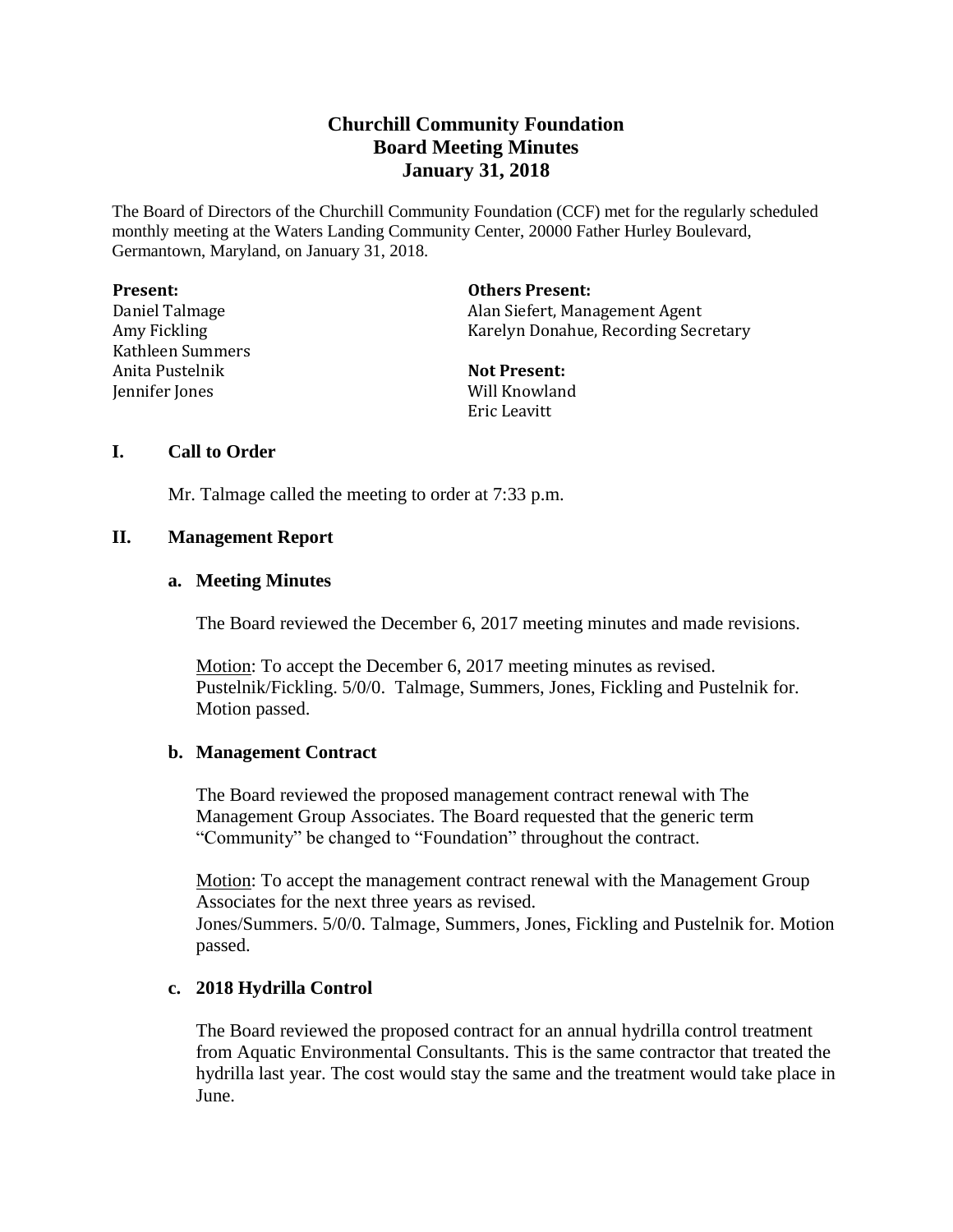Motion: To accept the hydrilla treatment contract with Aquatic Environmental Consultants for hydrilla treatment to take place in June 2018. Jones/Pustelnik. 5/0/0. Talmage, Summers, Jones, Fickling and Pustelnik for. Motion passed.

#### **d. CEV**

The Board discussed the \$125,000 Chesapeake Bay Trust grant received for the design and engineering of the Churchill-East Village stream. CPJ lowered the scope of work the original proposal to match the grant received. CPJ will work on the application for the construction grant  $(-1 \text{ million})$  with Chesapeake Bay Trust that is due in March. Permits can be applied for now and the question was brought up as to whether or not CEV would be paying for these.

Motion: To accept the bid from CPJ for the engineering/design of the Churchill-East Village stream project.

Jones/Summers. 5/0/0. Talmage, Summers, Jones, Fickling and Pustelnik for. Motion passed.

### **e. Pipe Under Father Hurley**

Mr. Siefert updated the Board on his finding after going into the pipe earlier today. The hole is under the median and Father Hurley Boulevard will most likely need to be closed at some time to address the partially collapsed pipe. Currently, there is no timeline on the repair/replacement. Mr. Siefert stated that, if the pipe fully collapses, the County is concerned that the road will go with it.

# **f. Dredge**

The Board reviewed the final construction progress report for the dredge project submitted by Brice at GKY. The Board requested that a copy of the bathymetric studies, before and after, needed to be included in the file

#### **g. Amethyst Stream**

All of the trees have been installed, but Mainscapes needs to put fencing around a few of the trees. Mr. Siefert stated that this should take place this week or next.

#### **h. Financials**

The Board reviewed the financials for the months ending November 30, 2017 and December 31, 2017. It was noted that the Foundation is still owed money from the State from the Amethyst bond money. Mr. Siefert also presented the Reserve Fund Expenditures and Cost by Project spreadsheets.

# **i. Operating Checklist/Pending Projects**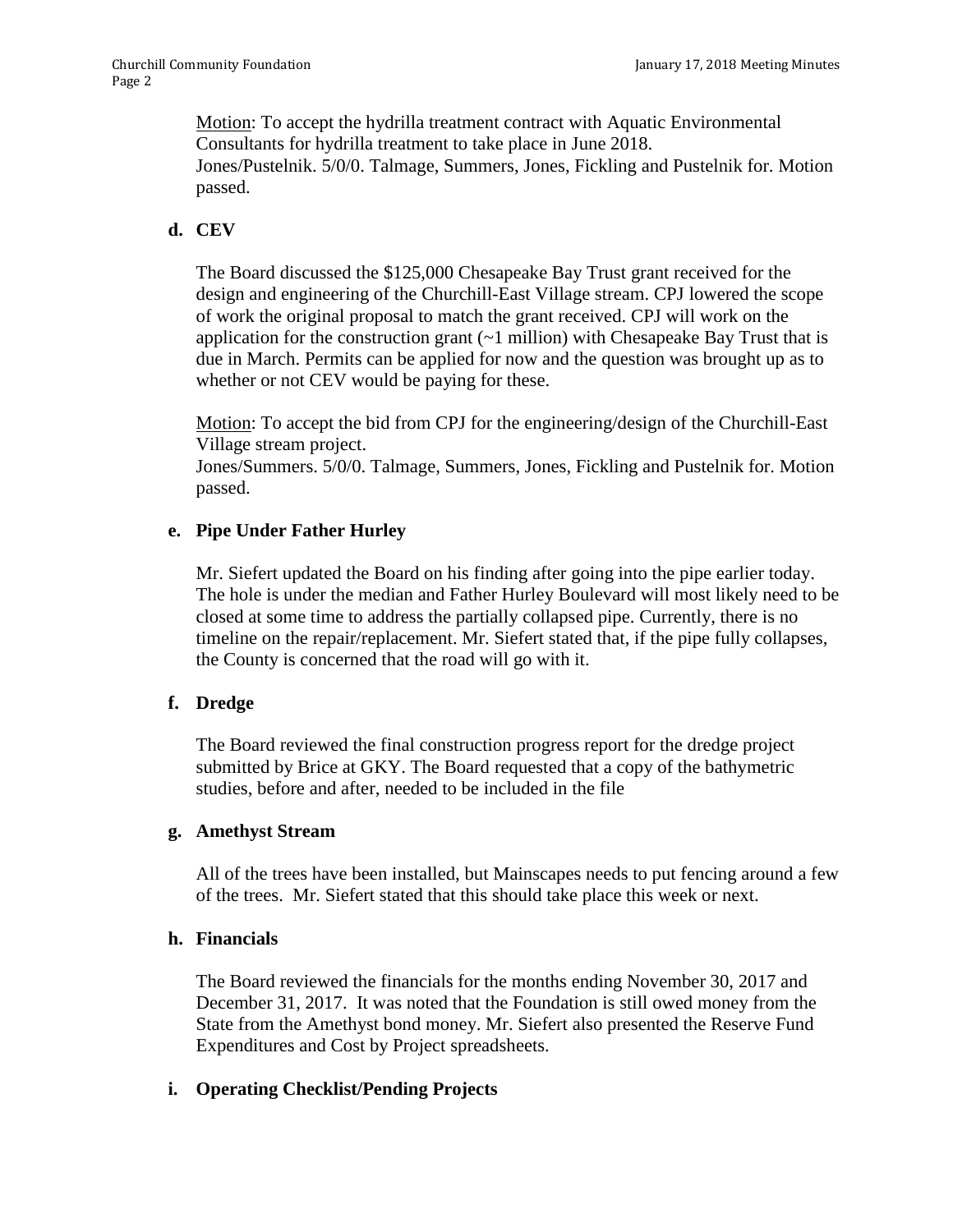The Board reviewed the operating checklist and pending projects with Mr. Siefert.

#### **III. Old Business**

#### **IV. New Business**

#### **a. Vandalism**

The Board discussed potential vandalism (scorched trees). Mr. Talmage will take pictures of the trees and post on the Facebook page to make residents aware. If anything is noticed on the Waters Landing side of the lake, we will urge people to call the police.

#### **V. Confidential Information**

At 8:35 pm, the Board entered into the confidential portion of the meeting. The regular Board meeting resumed at 8:41 pm.

#### **VI. Next Meeting**

The next meeting of the Board of Directors for the Churchill Community Foundation will be Wednesday, February 28, 2018 at 7:30 p.m. at the Waters Landing Community Center.

#### **VI. Adjournment**

Motion: To adjourn the January 31, 2018 Board meeting at 8:51 pm. Jones/Pustelnik. 5/0/0. Talmage, Summers, Jones, Fickling and Pustelnik for. Motion passed.